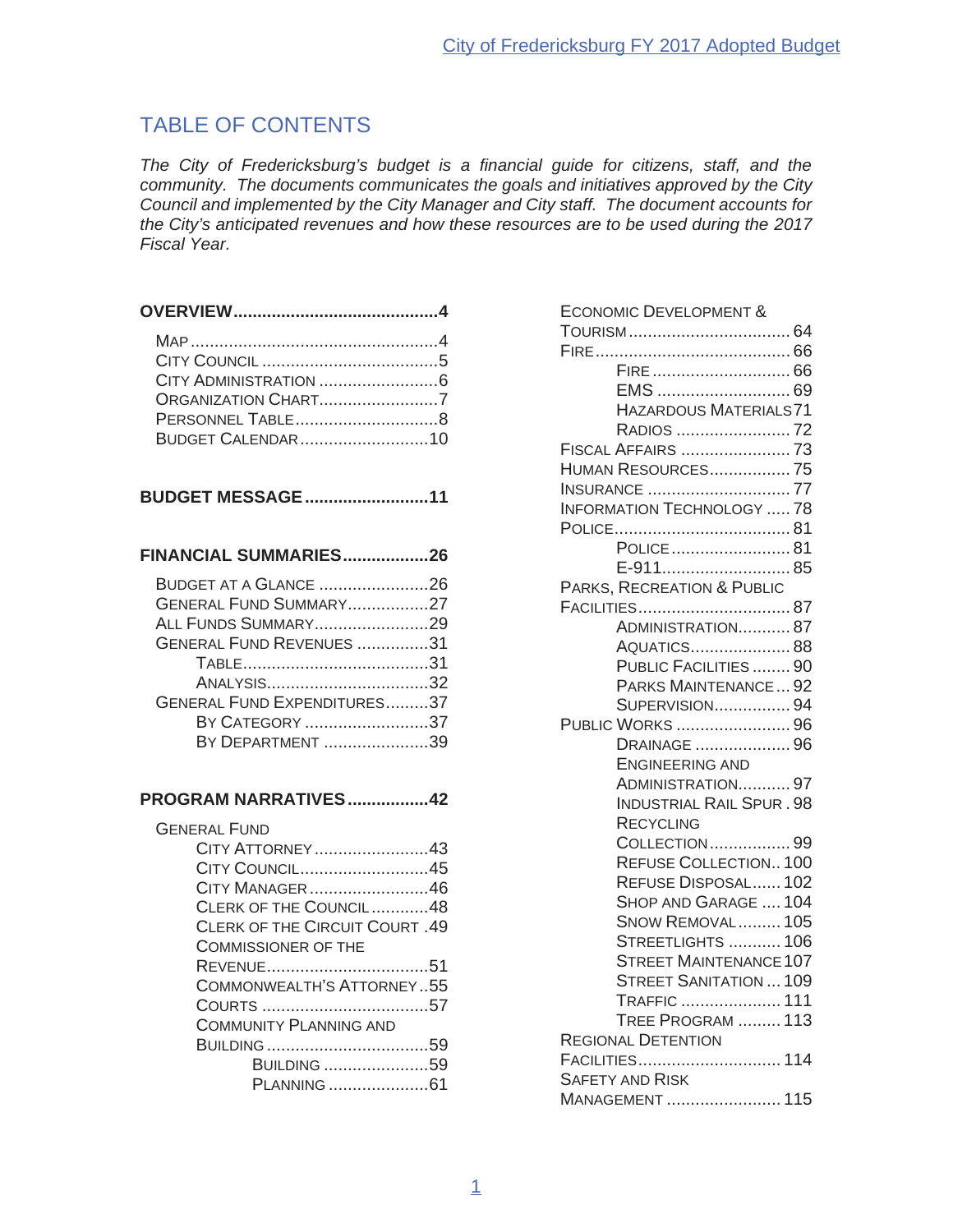| SHERRIFF 117                             |  |
|------------------------------------------|--|
| <b>TRANSFER &amp; CONTINGENCY119</b>     |  |
| TREASURER121                             |  |
| <b>VOTER REGISTRATION 123</b>            |  |
| BLIGHT ABATEMENT PROGRAM 125             |  |
| CITY GRANTS FUND126                      |  |
| COMPREHENSIVE SERVICES ACT128            |  |
| <b>DEPARTMENT OF SOCIAL SERVICES.130</b> |  |
|                                          |  |
| RIPARIAN LAND 134                        |  |
| STORMWATER MANAGEMENT135                 |  |
|                                          |  |
| WASTEWATER 138                           |  |
|                                          |  |
|                                          |  |

# **PARTNER AGENCIES .....................143**

#### **CAPITAL IMPROVEMENT PLAN ....144**

| PUBLIC WORKS 146             |  |
|------------------------------|--|
| PUBLIC FACILITIES163         |  |
|                              |  |
| <b>PUBLIC EDUCATION 197</b>  |  |
|                              |  |
| <b>WASTEWATER UTILITY206</b> |  |
| <b>WATER UTILITY 214</b>     |  |

|--|--|

|  |  |  | <b>LINE ITEM DETAIL 227</b> |
|--|--|--|-----------------------------|
|--|--|--|-----------------------------|

## **SUPPLEMENTAL INFORMATION ..267**

| <b>BUDGET RESOLUTION 16-36269</b> |  |
|-----------------------------------|--|
| BALANCE SHEET281                  |  |
| CITY COUNCIL INITIATIVES 283      |  |
| COMPARISON TO INITIATIVES310      |  |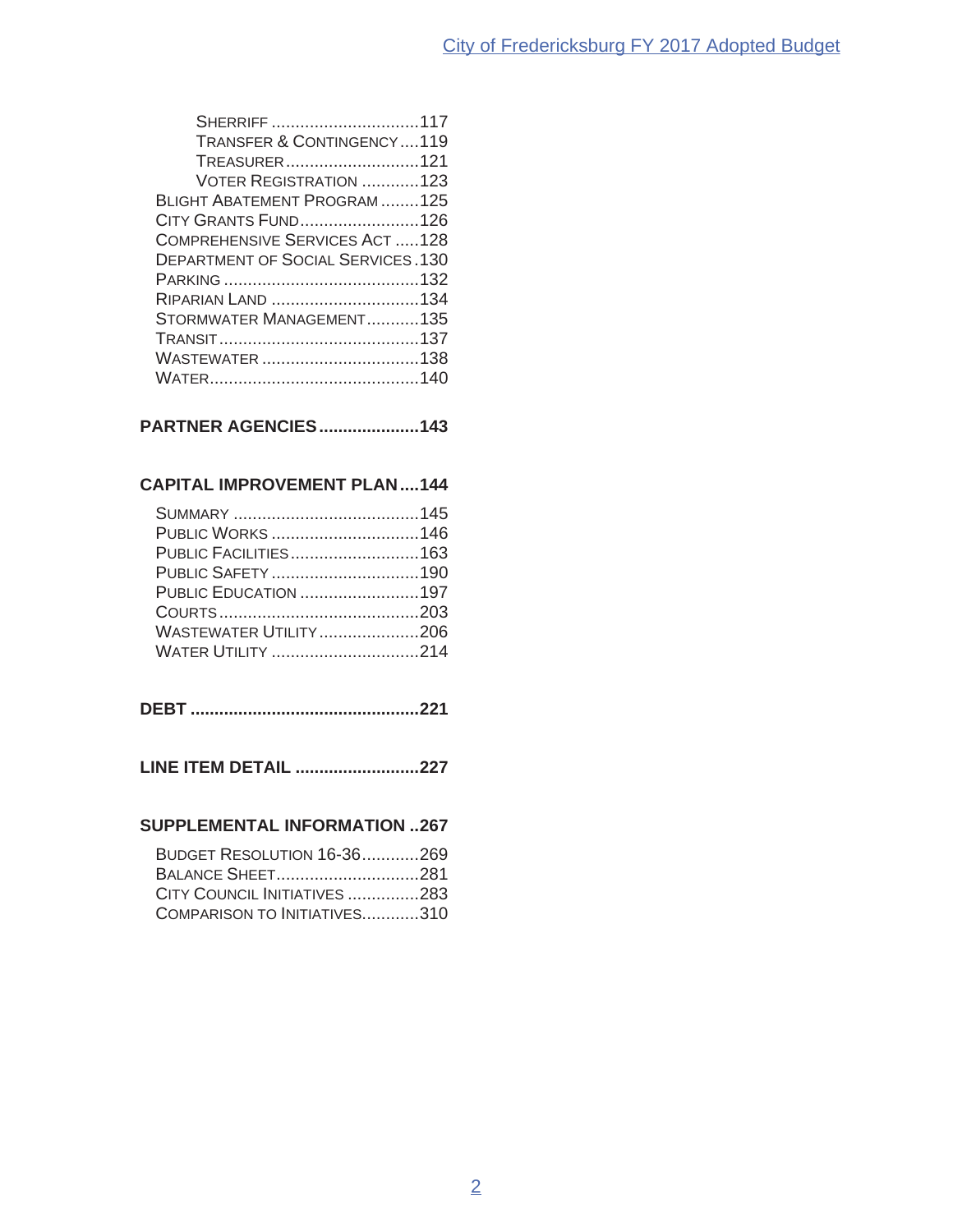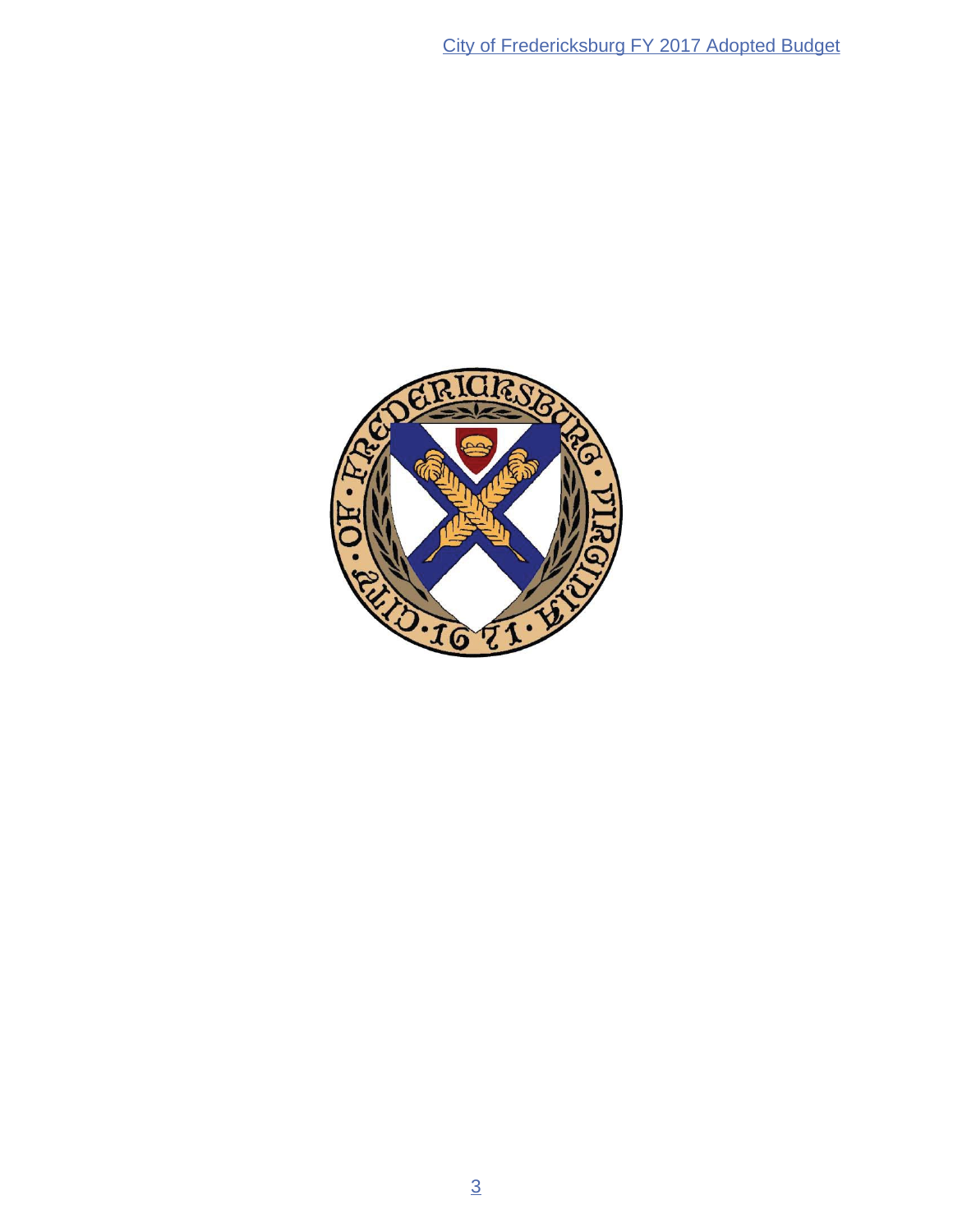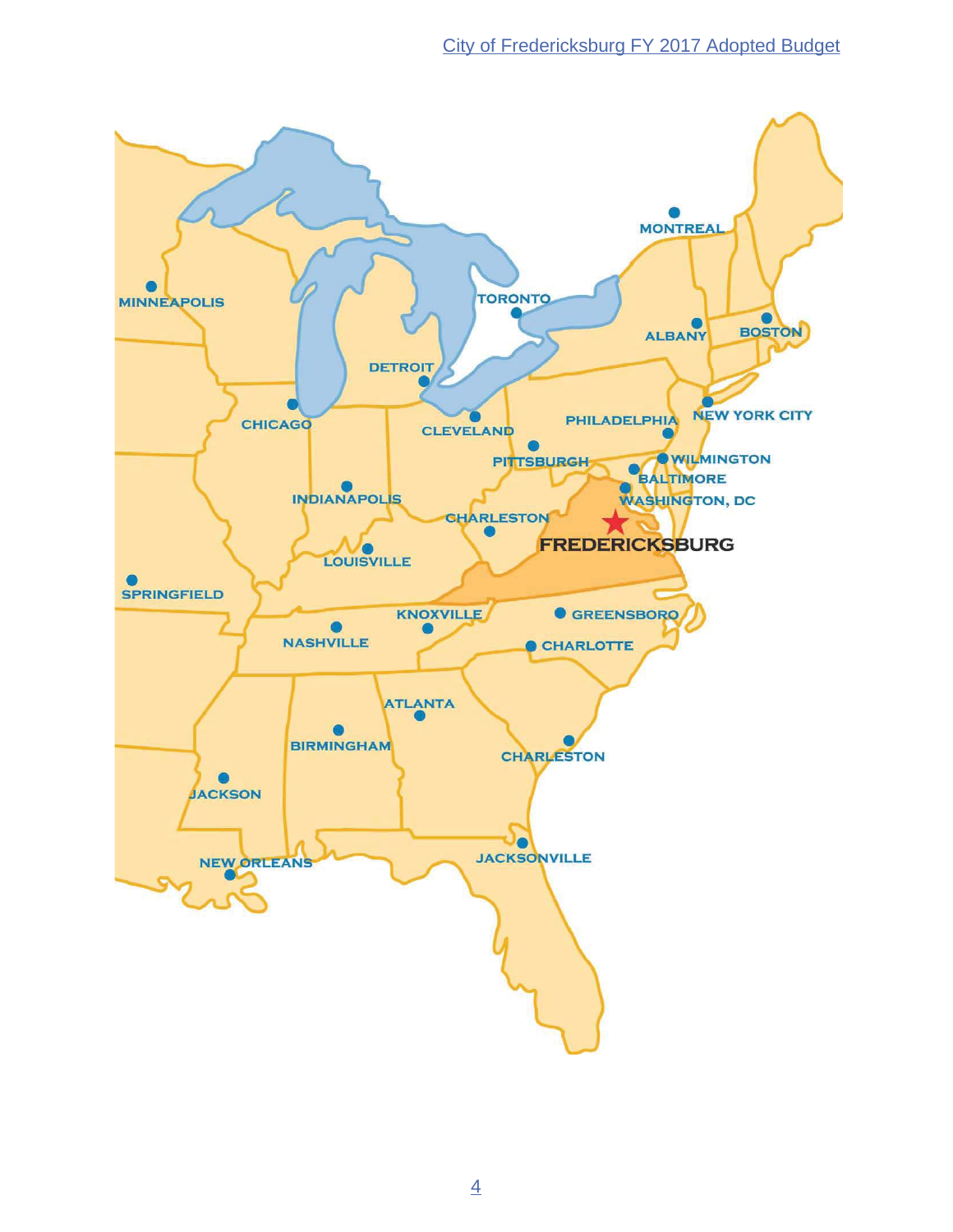# CITY COUNCIL

Mary Katherine Greenlaw. Mayor, At-Large

William C. Withers, Ward 2, Vice Mayor

Bradford C. Ellis, Ward 1

Timothy P. Duffy, Ph.D., Ward 3

Charlie L. Frye, Jr., Ward 4

Kerry P. Devine, At-Large

Matthew J. Kelly, At Large







Charlie L. Frye, Kerry P. Devine, William C. Withers, Mary Katherine Greenlaw, Matthew J. Kelly, Bradford C. Ellis, Timothy, P. Duffy, Ph.D.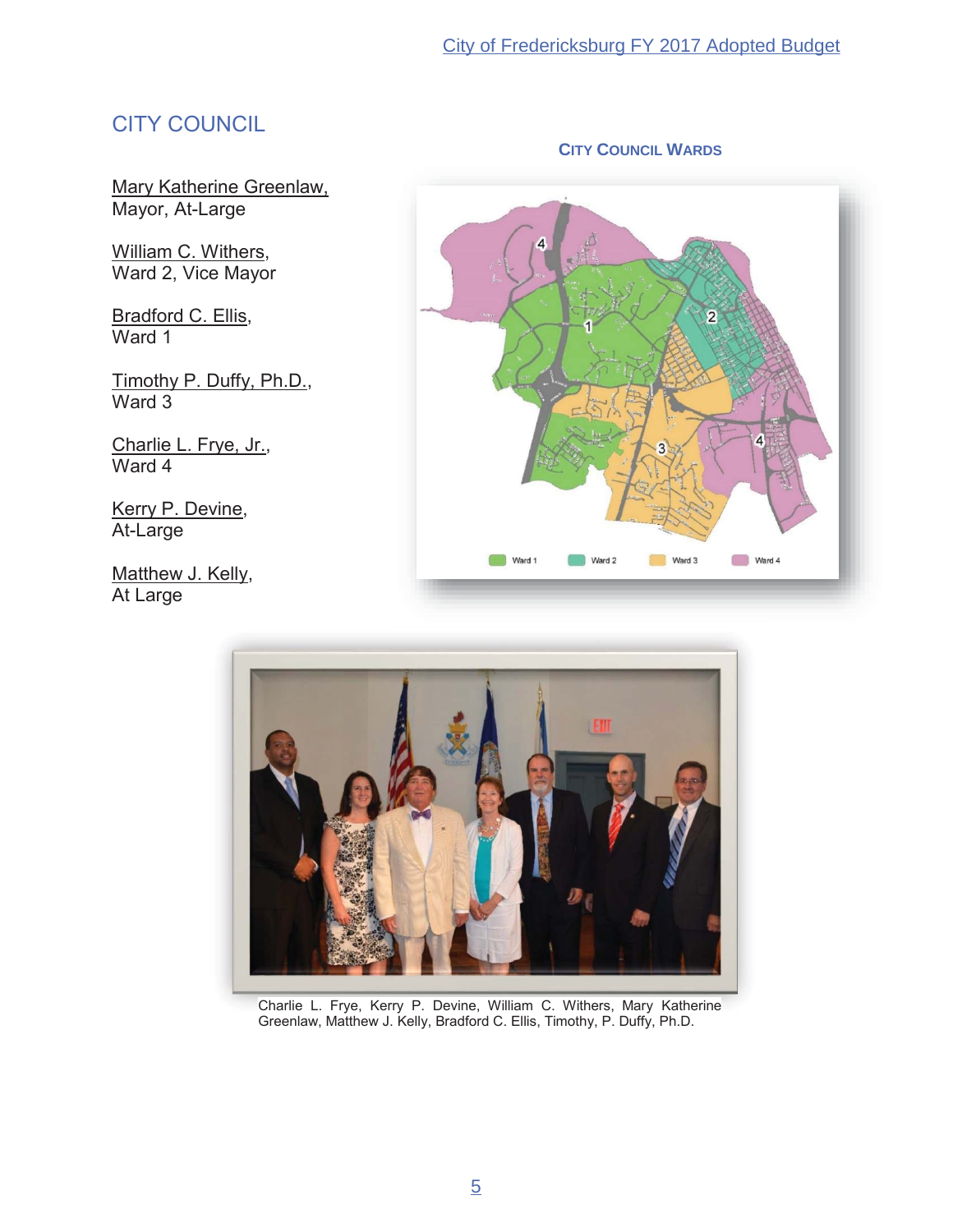# **CITY ADMINISTRATION**

### **CITY MANAGER**

Timothy J. Baroody\*, City Manager

### **CONSTITUTIONAL OFFICERS**

Paul Higgs, Sheriff Lois Jacobs, Commissioner of the Revenue LaBravia Jenkins, Commonwealth's Attorney **Jeffery Small, Clerk of the Circuit Count Brenda Woods, Treasurer** 

### **ADMINISTRATIVE STAFF**

D. Mark Whitley, Assistant City Manager **Edwin Allen, Chief, Fire Department** Doug Fawcett, Director of Public Works Bill Freehling, Interim Director of Economic Development & Tourism **Christen Gallik, Director of Social Services** Deidre Jett, Budget Manager **Charles Johnston, Director of Community Planning and Building Wendy Kimball, Director of Public Transit** David Nye, Chief, Police Department **Clarence Robinson.** Director of Fiscal Affairs Jane Shelhorse, Director of Parks, Recreation, and Public Facilities **Suzanne Tills. Chief Information Officer** 

## **FREDERICKSBURG CITY PUBLIC SCHOOLS**

Dr. David Melton, Superintendent

\* Mr. Beverly Cameron, who retired after a 29 year tenure with the City of Fredericksburg, was City Manager when the budget was adopted on May 10, 2016. Mr. Baroody became City Manager on June 27, 2016.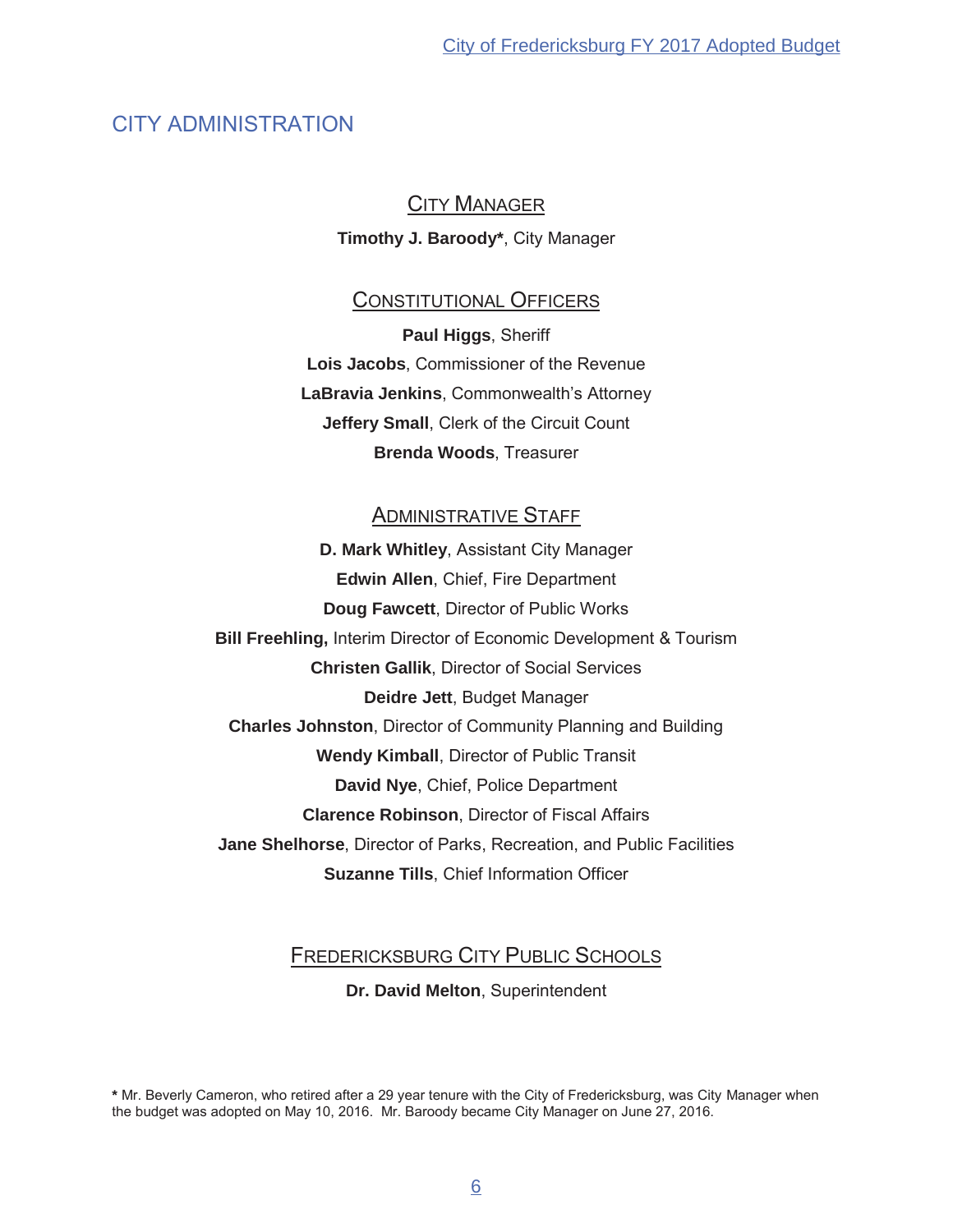City of Fredericksburg FY 2017 Adopted Budget

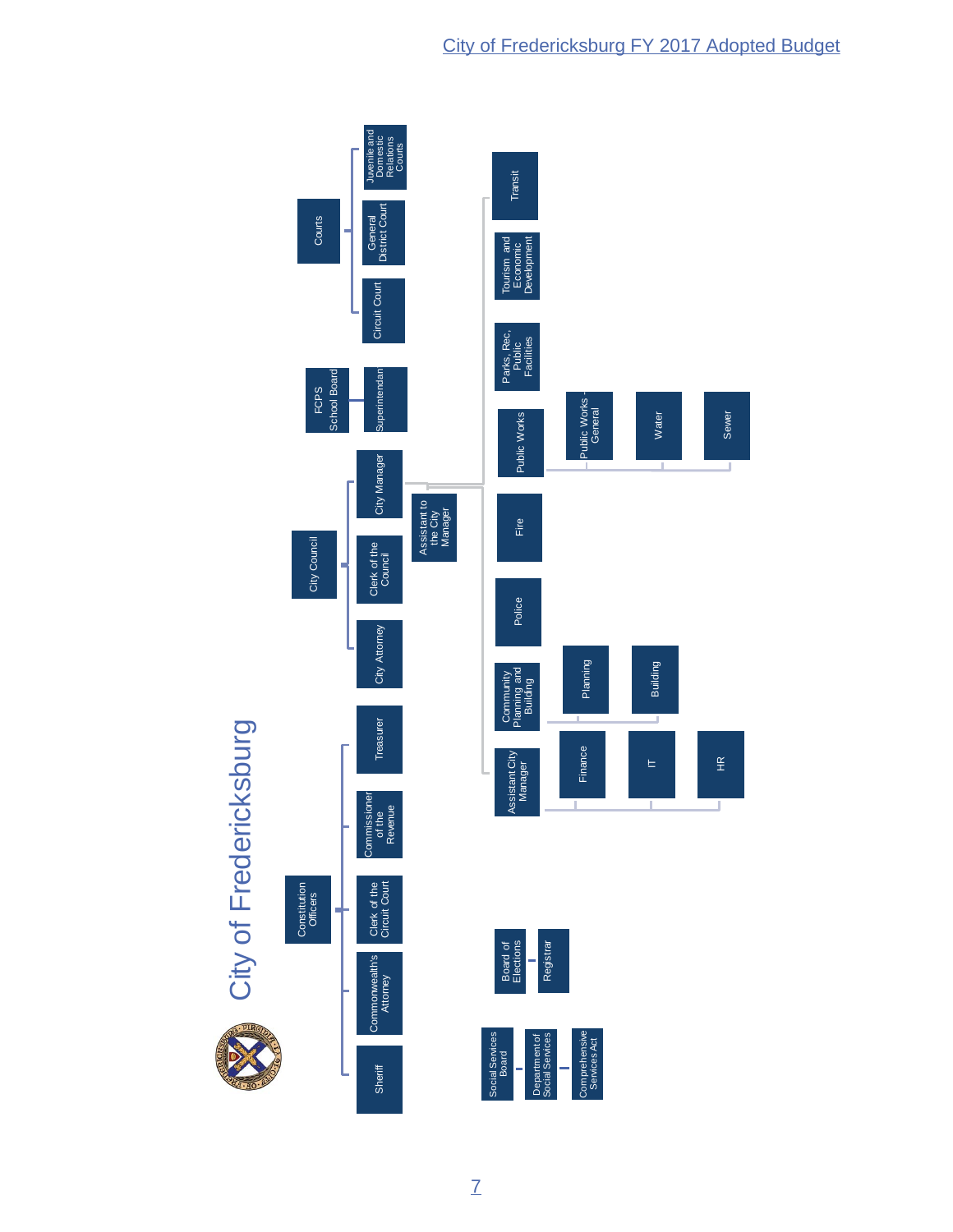# PERSONNEL TABLE

| <b>Full-Time Employees</b>               | FY 2015<br><b>Adopted</b> | FY 2016<br><b>Adopted</b> | FY 2016<br><b>Amended</b> | <b>FY 2017</b><br><b>Adopted</b> |
|------------------------------------------|---------------------------|---------------------------|---------------------------|----------------------------------|
| <b>General Fund</b>                      |                           |                           |                           |                                  |
| <b>Clerk of Council</b>                  | $\mathbf{1}$              | $\mathbf{1}$              | 1                         | 1                                |
| <b>City Manager's Office</b>             | $\overline{\mathcal{A}}$  | 4                         | 4                         | 4                                |
| <b>City Attorney</b>                     | $\overline{2}$            | 2                         | $\overline{2}$            | $\overline{2}$                   |
| <b>Human Resources</b>                   | 3                         | 3                         | 3                         | 3                                |
| <b>Commissioner of the Revenue</b>       | 11                        | 11                        | 11                        | 11                               |
| Treasurer                                | 8                         | 8                         | 8                         | 8                                |
| <b>Fiscal Affairs</b>                    | $\overline{7}$            | 8                         | 8                         | 8                                |
| Information Technology                   | 6                         | $\overline{7}$            | $\overline{7}$            | $\overline{7}$                   |
| Registrar                                | 1                         | 1                         | 1                         | 1                                |
| Safety & Risk Management                 | 1                         | 1                         | 1                         | 1                                |
| <b>Circuit Court</b>                     | 1                         | 1                         | 1                         | 1                                |
| <b>Clerk of the Circuit Court</b>        | 10                        | 10                        | 10                        | 10                               |
| Sheriff                                  | 23                        | 23                        | 23                        | 23                               |
| Commonwealth's Attorney                  | 12                        | 13                        | 13                        | 13                               |
| Police                                   | 80                        | 80                        | 80                        | 80                               |
| Fire                                     | 44                        | 44                        | 44                        | 44                               |
| Fire - EMS                               | 11                        | 13                        | 13                        | 14                               |
| Community Planning & Building - Building | 9                         | 9                         | 9                         | 8                                |
| Community Planning & Building - Planning | $\overline{7}$            | $\overline{7}$            | 8                         | 7                                |
| <b>Animal Control</b>                    | 1                         | $\Omega$                  | $\overline{0}$            | 0                                |
| E911 Communications                      | 16                        | 16                        | 16                        | 17                               |
| PW Engin. & Admin.                       | $\overline{7}$            | $\overline{7}$            | $\overline{7}$            | $\overline{7}$                   |
| <b>PW Street Maintenance</b>             | 13                        | 13                        | 13                        | 13                               |
| PW Drainage                              | 4                         | 4                         | 4                         | 4                                |
| <b>PW Traffic</b>                        | 6                         | 6                         | 6                         | 6                                |
| PW Shop and Garage                       | 12                        | 12                        | 12                        | 12                               |
| <b>PW Graphics</b>                       | 1                         | $\Omega$                  | $\Omega$                  | $\Omega$                         |
| <b>PW Street Sanitation</b>              | 12                        | 12                        | 12                        | 12                               |
| <b>PW Refuse Collection</b>              | 11                        | 11                        | 11                        | 11                               |
| PW Recycling Collection                  | $\overline{2}$            | $\overline{2}$            | $\overline{2}$            | $\overline{2}$                   |
| <b>Public Facilities</b>                 | 13                        | 13                        | 13                        | 13                               |
| Parks & Rec - Admin                      | 5                         | 5                         | 5                         | 5                                |
| Parks & Rec - Supervision                | 5                         | 5                         | 5                         | 5                                |
| Parks & Rec - Maint.                     | 9                         | 9                         | 9                         | 9                                |
| Economic Development & Tourism           | 6                         | 6                         | 6                         | 6                                |
| <b>Total General Fund</b>                | 364                       | 367                       | 368                       | 368                              |
|                                          |                           |                           |                           |                                  |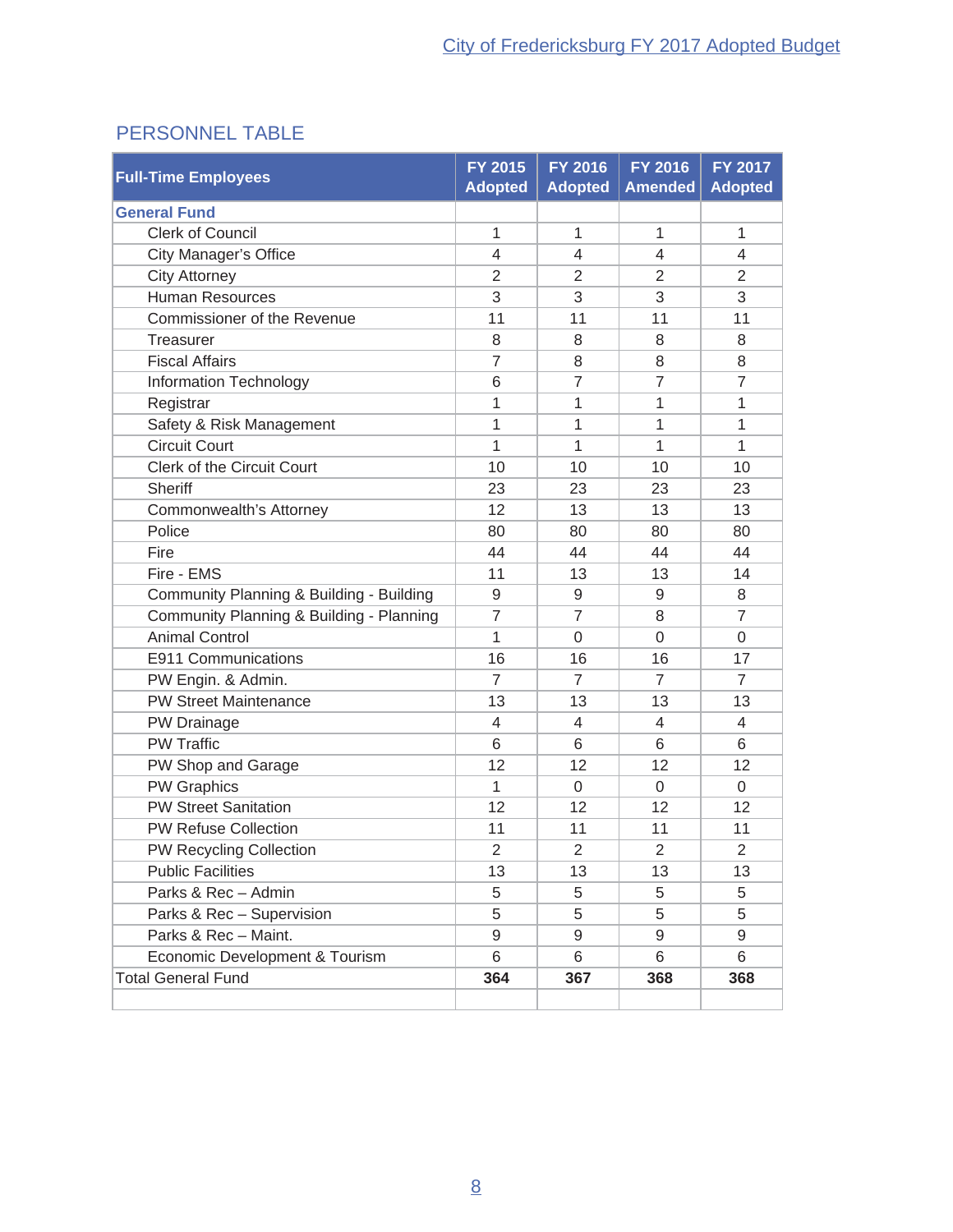# PERSONNEL TABLE

| <b>Full-Time Employees</b>                                           | FY 2015<br><b>Adopted</b> | FY 2016<br><b>Adopted</b> | FY 2016<br><b>Amended</b> | <b>FY 2017</b><br><b>Adopted</b> |
|----------------------------------------------------------------------|---------------------------|---------------------------|---------------------------|----------------------------------|
| <b>Department of Social Services</b>                                 |                           |                           |                           |                                  |
| <b>Social Services</b>                                               | 36                        | 36                        | 36                        | 36                               |
| <b>Comprehensive Services Act</b>                                    | 1                         | 1                         | 1                         | 1                                |
| <b>Total Department of Social Service</b>                            | 37                        | 37                        | 37                        | 37                               |
|                                                                      |                           |                           |                           |                                  |
| <b>City Grants Fund Positions</b>                                    |                           |                           |                           |                                  |
| Planning - CDBG                                                      | 1                         | 1                         | 1                         | 1                                |
| Com.'s Atty. - Victim Witness                                        | 1                         | 1                         | 1                         | 2                                |
| Com.'s Atty. - Domestic Violence Victim                              | 1                         | 1                         | 1                         | 1                                |
| Police Officer -JAG AFIS Grant                                       | 1                         | 0                         | 0                         | 0                                |
| <b>Total City Grants Fund</b>                                        | $\overline{\mathcal{A}}$  | 3                         | 3                         | 4                                |
|                                                                      |                           |                           |                           |                                  |
| <b>Storm Water Management</b>                                        |                           |                           |                           |                                  |
| Storm Water Management                                               | $\mathbf 0$               | 0                         | 1                         | 2                                |
| <b>Total Storm Water Management</b>                                  | $\Omega$                  | 0                         | 1                         | $\overline{2}$                   |
|                                                                      |                           |                           |                           |                                  |
| <b>Water Fund Positions</b>                                          |                           |                           |                           |                                  |
| Administration & Treatment[1]                                        | $\overline{7}$            | $\overline{7}$            | $\overline{7}$            | $\overline{7}$                   |
| Water & Sewer Crew[1]                                                | 5                         | 5                         | 5                         | 5                                |
| Utility Billing[1]                                                   | $\overline{2}$            | $\overline{2}$            | $\overline{2}$            | $\overline{2}$                   |
| <b>Total Water Fund Positions</b>                                    | 14                        | 14                        | 14                        | 14                               |
|                                                                      |                           |                           |                           |                                  |
| <b>Sewer Fund Positions</b>                                          |                           |                           |                           |                                  |
| <b>Administration &amp; Treatment</b>                                | 13                        | 13                        | 13                        | 13                               |
| Pumping & Transmission                                               | 4                         | 4                         | 4                         | 4                                |
| <b>Total Sewer Fund Positions</b>                                    | 17                        | 17                        | 17                        | 17                               |
|                                                                      |                           |                           |                           |                                  |
| <b>Transit Fund Positions</b>                                        |                           |                           |                           |                                  |
| Transit                                                              | 15                        | 15                        | 15                        | 15                               |
| <b>Total Transit Fund</b>                                            | 15                        | 15                        | 15                        | 15                               |
|                                                                      |                           |                           |                           |                                  |
| <b>Parking Fund</b>                                                  |                           |                           |                           |                                  |
| Parking Fund                                                         | 1                         | 1                         | 1                         | 1                                |
| <b>Total Parking Fund</b>                                            | 1                         | 1                         | 1                         | 1                                |
|                                                                      |                           |                           |                           |                                  |
| <b>Riparian Lands Stewardship Fund</b><br><b>River Steward</b>       | 1                         | 1                         | 1                         | 1                                |
| <b>Total RLSF</b>                                                    | 1                         | 1                         | 1                         | 1                                |
|                                                                      |                           |                           |                           |                                  |
| <b>Total</b>                                                         | 453                       | 455                       | 457                       | 459                              |
| [1] Personnel costs are split between the Water Fund and Sewer Fund. |                           |                           |                           |                                  |